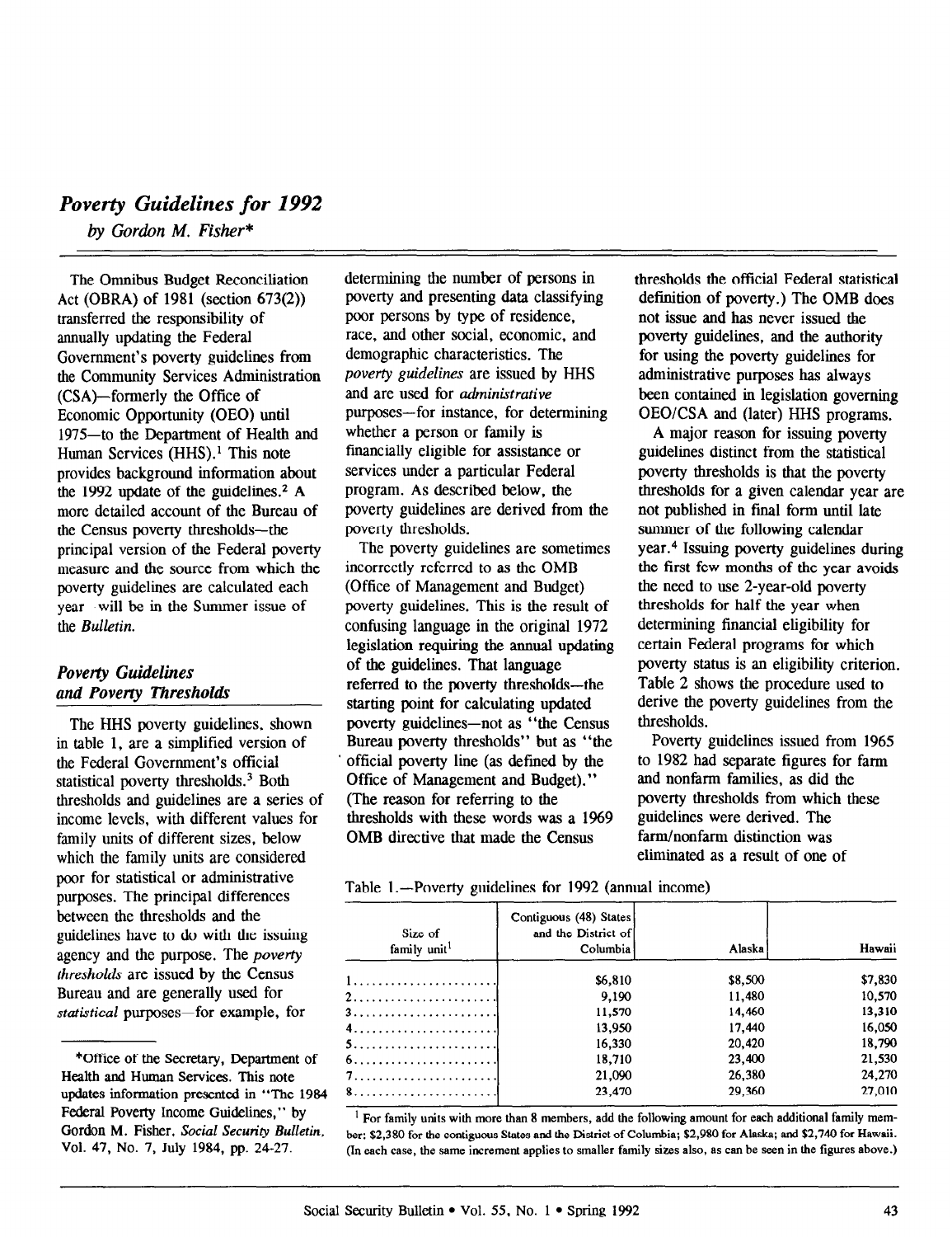several technical changes in the official statistical definition of poverty announced by the Bureau of the Census in December  $1981<sup>5</sup>$  Accordingly, the poverty guidelines given in table 1 are applicable to both farm and nonfarm families. Table 3 shows both the farm and nonfarm guidelines for a family of four for 1965-82. Note that the farm/nonfarm distinction was not the same as a rural/urban distinction.

Unlike the poverty thresholds, the poverty guidelines have never had separate figures for aged and nonaged l-person and 2-person units.

#### Program Applicubility

The HHS poverty guidelines, or adaptations of them, are used as an eligibility criterion by a number of Federal programs, including the following:

- Department of Health and Human Services. Community Services Block Grant, Head Start, Low-Income Home Energy Assistance, Hill-Burton Uncompensated Services Program (in connection with previous medical facilities construe tion and modernization assistance to hospitals or other health care facilities), and Temporary AIDS Drug Reimbursements. In addition, certain relatively recent provisions of the Medicaid program use the poverty guidelines; however, the rest of the Medicaid program-still accounting for a sizable majority of Medicaid eligibility determinations-does not use the poverty guidelines.
- Department of Agriculture. Food  $S<sub>c</sub>$  Superintental Supplemental Supplemental Supplemental  $S<sub>c</sub>$  Supplemental Food  $\sum_{n=1}^{\infty}$   $\sum_{n=1}^{\infty}$ Program for Women, Infants, and Children (WIC); Temporary Emergency Food Assistance (Food Commodities); National School Lunch Program, School Breakfast Program, and Child and Adult Care Food Program (for free and reduced-price meals); and Special Milk Program for Children (for<br>free milk).
- Department of Education. Follow Through.
- Department of Energy. Weatherization Assistance for Low-Income Persons.
- Department of Labor. Job Corps, Migrant and Seasonal Farmworkers, Native American Employment and Training Programs, other employment and training programs under the Job Training Partnership Act, and Senior Community Service Employment Program.
- ACTION. Foster Grandparent Program and Senior Companion Program.
- Legal Services Corporation. Legal Services for the Poor.
- Office of Personnel Management. Federal Employment for Disadvantaged Youth-Part-Time (Stay-in-School Program) and Federal Employment for Disadvantaged Youth-Summer (Summer Aids).

Among the Federal programs using the poverty guidelines, some use the guidelines as only one of several eligibility criteria, or use a percentage multiple of the guidelines-for instance, 130 percent or 185 percent of the guidelines. Other programs may use the guidelines for the purpose of giving priority to lower-income persons or

| Table 2.—Computations for the 1992 annual update of the poverty guidelines for |  |  |  |
|--------------------------------------------------------------------------------|--|--|--|
| all States (except Alaska and Hawaii) and District of Columbia <sup>1</sup>    |  |  |  |

|         | Poverty              | Column <sub>2</sub>   | Difference |                       |            |
|---------|----------------------|-----------------------|------------|-----------------------|------------|
|         | thresholds           | multiplied            | between    | Average               | February   |
| Size of | for 1990             | by 1.042              | successive | difference            | 1992       |
| family  | (weighted            | price                 | column 3   | in                    | poverty    |
| unit    | average <sup>2</sup> | inflator <sup>3</sup> | entries    | column 4 <sup>4</sup> | guidelines |
| (1)     | (2)                  | (3)                   | (4)        | (5)                   | (6)        |
| 1.      | \$6,652              | \$6,931               |            |                       | \$6,810    |
|         |                      |                       | \$1,935    | \$2,380               |            |
| 2.      | 8,509                | 8,866                 |            |                       | 9,190      |
|         |                      |                       | 1,991      | 2,380                 |            |
| 3.      | 10,419               | 10,857                |            |                       | 11,570     |
|         |                      |                       | 3,063      | 2,380                 |            |
| 4.      | 13,359               | 13,920                |            |                       | 513,950    |
|         |                      |                       | 2,535      | 2,380                 |            |
| 5.      | 15,792               | 16,455                |            |                       | 16,330     |
|         |                      |                       | 2,133      | 2,380                 |            |
| 6.      | 17,839               | 18,588                |            |                       | 18,710     |
|         |                      |                       | 2,503      | 2,380                 |            |
| 7.      | 20,241               | 21,091                |            |                       | 21,090     |
|         |                      |                       | 2,439      | 2,380                 |            |
| 8.      | 22,582               | 23,530                |            |                       | 23,470     |
|         |                      |                       |            |                       |            |

<sup>1</sup> For Alaska and Hawaii, scaling factors of 1.25 and 1.15, respectively, are applied to the 1992 rect rings of 4 for the family of 4 for the continuous States, and the results are rounded upward to the nearest guidentle for a family of  $\alpha$  for the configuous banes, and the results are related to the nearest whole multiple of \$10. The same factors are applied to the average difference for the contiguous States (column 5) to obtain average differences for Alaska and Hawaii for deriving guidelines for other family sizes. For family units with more than 8 members, add the following amount for each additional person: \$2,380 for the contiguous States and the District of Columbia; \$2,980 for Alaska; and \$2,740 for Hawaii.

 $2$  These figures are from table A-2 of Census Bureau, "Poverty in the United States: 1990", These rigures are from table R-2 of Census Bureau, Toverry in the United States, 1996 Carlem 1 opmanon Reports, Printing Office, August 1991.

 $3$  Price inflator calculated from table 1A of Department of Labor, Consumer Price Index press release (USDL-92-19), January 16, 1992. (The Consumer Price Index for All Urban Consumers (CPI-U) for all items was 130.7 for calendar year 1990 and 136.2 for calendar year 1991, an increase of  $4.2$  percent.)

<sup>4</sup> The arithmetic average of column 4 entries, rounded to the nearest multiple of  $$20$ .

<sup>5</sup> Obtained by multiplying the average poverty threshold for a family unit of 4 persons in 1990  $(13.359,$  from column 2) by the inflation factor from 1990 to 1991  $(1.042)$  and rounding the result upward to the nearest whole multiple of \$50. All other entries in column 6 are obtained by successive addition or subtraction of the average difference (\$2,380) to the size-4 1992 guideline entry (\$13,950).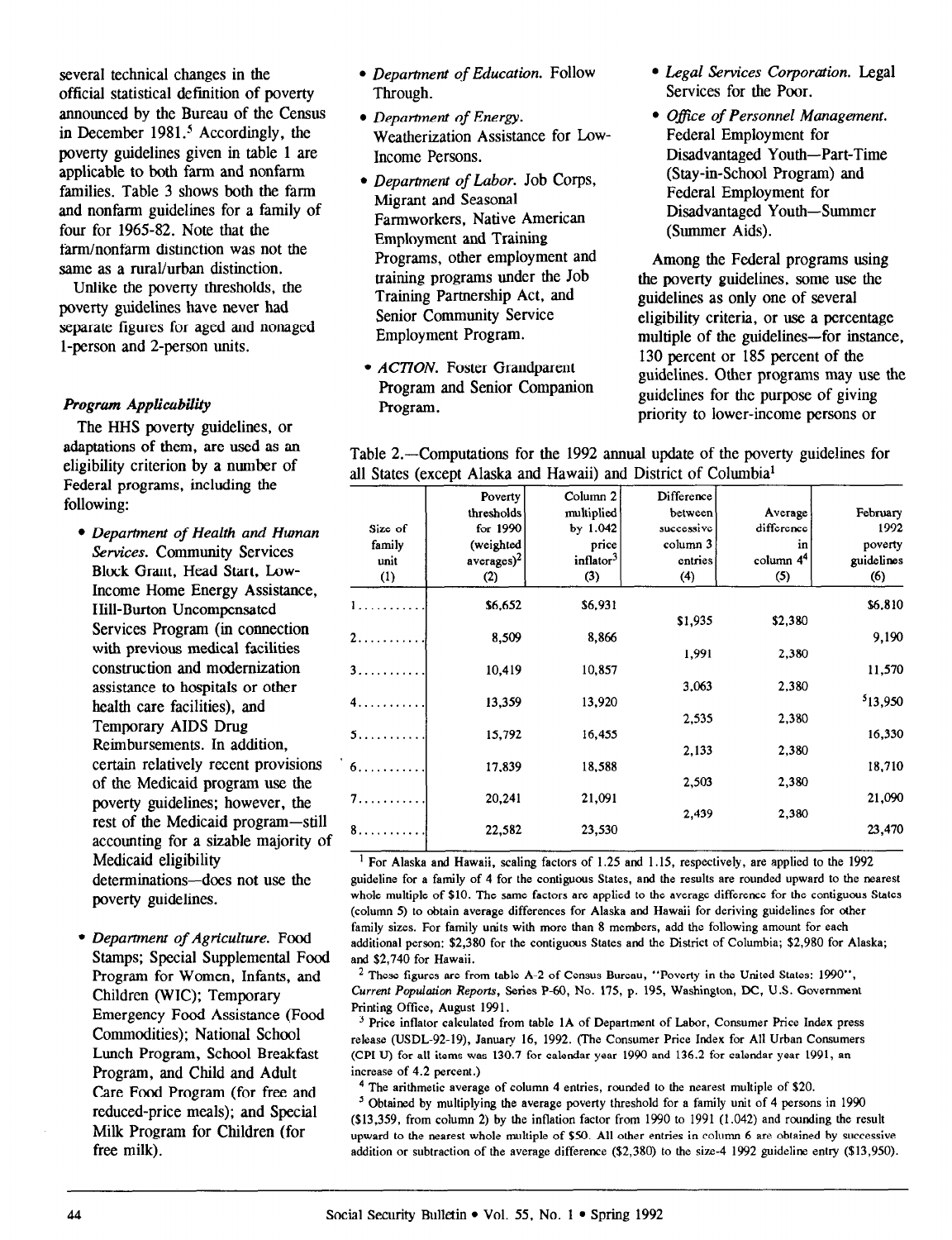families in need of assistance or governments have chosen to use the services; the guidelines are also used in Federal poverty guidelines (or setting sliding fee scales in certain adaptations of them) in some of their programs. In some cases, the most own programs. Some nongovernment recent update of the guidelines may not organizations-for instance, voluntary<br>become effective for certain programs charitable agencies and public utility until a regulation or notice specifically companies-have also chosen to adopt applying to the program in question has the Federal poverty guidelines for some been issued.  $\qquad \qquad$  of their programs and activities.

own programs. Some nongovernment charitable agencies and public utility

A number of State and local The following Federal programs do

Table 3.-Poverty guidelines for a family of four, by date of issuance and issuing agency,  $1965-92<sup>1</sup>$  (annual income)

| Date of issuance and issuing agency                   | Nonfarm | Farm    |
|-------------------------------------------------------|---------|---------|
| Office of Economic Opportunity:                       |         |         |
| Dec. $1965$                                           | \$3,130 | \$2,190 |
| Aug. 1967                                             | 3,200   | 2,200   |
| Sept. $1968$                                          | 3,300   | 2,300   |
| Sept. $1969^2$                                        | 3,600   | 3,000   |
|                                                       | 3.800   | 3,200   |
|                                                       | 4,000   | 3,400   |
| Oct. 1972                                             | 4,200   | 3,575   |
| Mar. $1973^3$                                         | 4,300   | 3,655   |
| May 1974                                              | 4,550   | 3,870   |
| Community Services Administration: <sup>4</sup>       |         |         |
|                                                       | 5,050   | 4,300   |
| Apr. 1976                                             | 5,500   | 4,680   |
|                                                       | 5,850   | 4,980   |
| Apr. 1978                                             | 6,200   | 5,270   |
| May 1979                                              | 6,700   | 5,700   |
|                                                       | 7,450   | 6,340   |
| Mar. 1981                                             | 8,450   | 7,190   |
| Department of Health and Human Services: <sup>5</sup> |         |         |
| Apr. 1982                                             | 9,300   | 7,910   |
| Feb. 1983 <sup>6</sup>                                | 9,900   |         |
| Feb. 1984                                             | 10,200  |         |
| Mar. 1985                                             | 10,650  |         |
|                                                       | 11,000  |         |
| Feb. 1987                                             | 11,200  |         |
|                                                       | 11,650  |         |
| Feb. 1989                                             | 12,100  |         |
| Feb. 1990                                             | 12,700  |         |
|                                                       |         | 13,400  |
| Feb. 1992                                             |         | 13,950  |

<sup>1</sup> For a table showing nonfarm poverty guidelines for families of different sizes since 1965, see table 3.E8 in recent years in the Annual Statistical Supplement to the Social Security Bulletin. For a similar table for nonfarm poverty thresholds since 1959, see table  $3.E1$  in the *Supplement*. (For the correct poverty thresholds for 1966 and 1989, see the 1991 Supplement.)

 $<sup>2</sup>$  Beginning in 1969, poverty guidelines were derived from revised Census Bureau poverty</sup> thresholds, with farm thresholds set at 85 percent rather than 70 percent of nonfarm thresholds.

<sup>3</sup> A legislative requirement that the poverty guidelines be updated at least once a year was enacted as part of the Economic Opportunity Act Amendments of 1972.

<sup>4</sup> The Office of Economic Opportunity was replaced by the Community Services Administration in January 1975.

<sup>5</sup> The Community Services Administration was abolished by the Omnibus Budget Reconciliation Act of 1981, which also made the Secretary of Health and Human Services responsible for updating the poverty guidelines annually.

6 The farm/nonfarm distinction was eliminated in the Census Bureau poverty thresholds in 1981 and in the poverty guidelines in 1983.

not use the poverty guidelines in determining eligibility:

- (1) Aid to Families with Dependent Children,
- (2) Supplemental Security Income,
- (3) Social Services Block Grant, and
- (4) the Department of Housing and Urban Development's meanstested housing assistance programs.

### Definitions

There is no single administrative definition of income, family, family unit, or household that is valid for all programs that use the poverty guidelines. An agency administering a program is responsible for making decisions about definitions used by that program. The following statistical definitions-derived for the most part from language used in the Census Bureau's Current Population Reportsare made available for illustrative purposes only.

A family is a group of two or more persons related by birth, marriage, or adoption who live together; all such related persons are considered as members of one family. For instance, if an older married couple, their daughter and her husband and two children, and the older couple's nephew all lived in the same housing unit (house or apartment), they would all be considered members of a single family.

An unrelated individual is a person age 15 or older (other than an inmate of an institution) not living with any relatives. The person may be living alone or may be living in a housing unit with persons not related by birth, marriage, or adoption. (Examples of unrelated individuals residing with others include a lodger, a foster child, a ward, or an employee.)

The definition for the term family unit was not derived from language  $\frac{1}{2}$  and  $\frac{1}{2}$  the central momentum  $\frac{1}{2}$ used by the census bureau. The ferm has been used in the *Federal Register*<br>notice for the poverty guidelines since 1978. "Family unit" is a short term  $f_{\text{F}}$   $f_{\text{F}}$   $f_{\text{F}}$   $f_{\text{F}}$   $f_{\text{F}}$   $f_{\text{F}}$   $f_{\text{F}}$   $f_{\text{F}}$   $f_{\text{F}}$   $f_{\text{F}}$   $f_{\text{F}}$   $f_{\text{F}}$   $f_{\text{F}}$   $f_{\text{F}}$   $f_{\text{F}}$   $f_{\text{F}}$   $f_{\text{F}}$   $f_{\text{F}}$   $f_{\text{F}}$   $f_{\text{F}}$   $f_{\text{F}}$   $f_{\text{F}}$   $\frac{1}{2}$  for example, and  $\frac{1}{2}$  for  $\frac{1}{2}$  for  $\frac{1}{2}$  for  $\frac{1}{2}$  for  $\frac{1}{2}$ un claicu mulviquais. For example, family unit of size one is an unrelated<br>individual, while a family unit of two